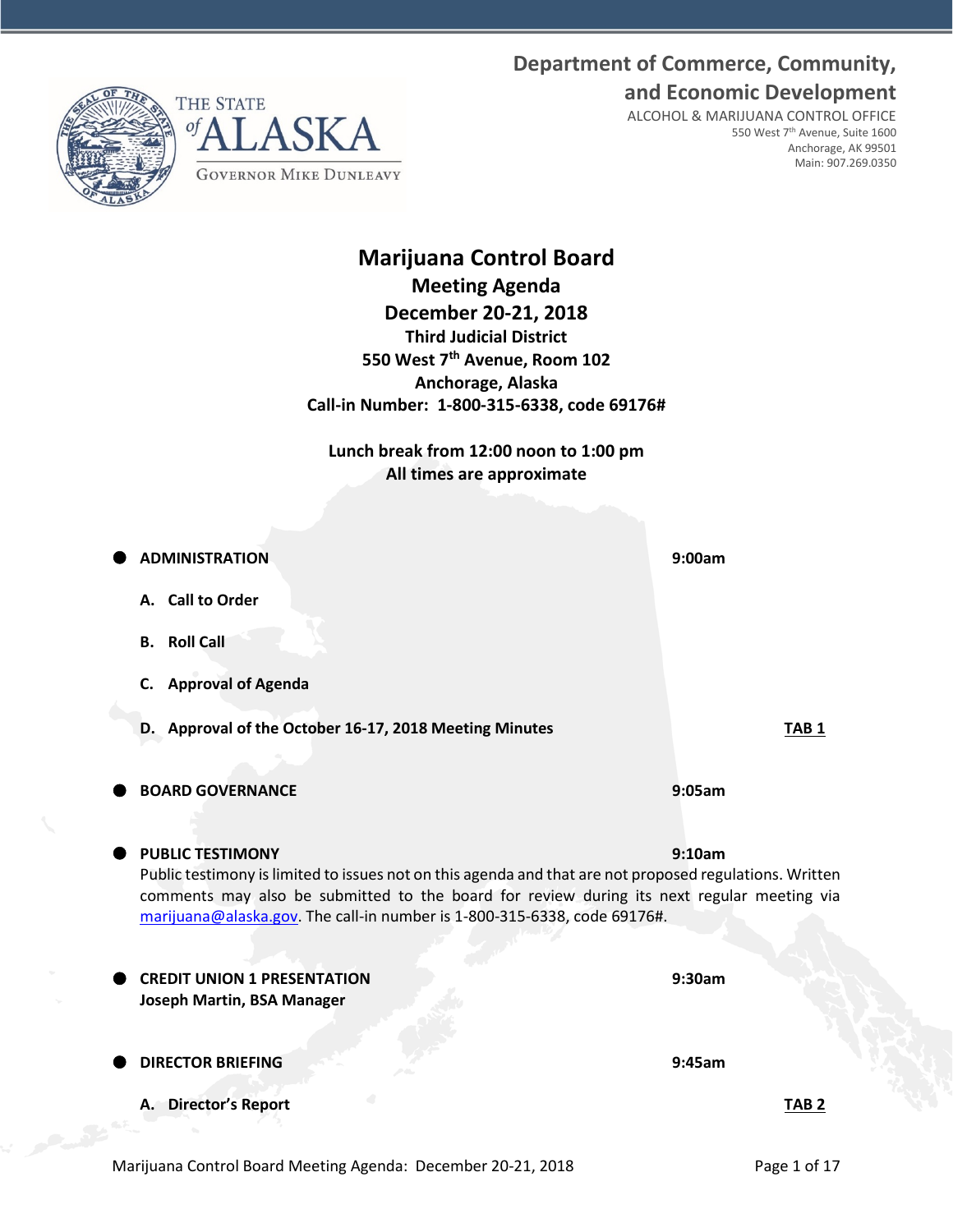| В. |    | <b>Resolution of Appreciation for Sarah Daulton Oates</b>                         |                                                                                  |         | TAB <sub>3</sub> |
|----|----|-----------------------------------------------------------------------------------|----------------------------------------------------------------------------------|---------|------------------|
|    |    |                                                                                   | C. Resolution Regarding Separation of Personal-use and Commercial Marijuana      |         | TAB <sub>4</sub> |
|    |    | <b>ENFORCEMENT BRIEFING</b>                                                       |                                                                                  | 10:15am |                  |
|    |    | A. Enforcement Supervisor's Report                                                |                                                                                  |         | TAB <sub>5</sub> |
| В. |    | <b>Notices of Violation Issued and Licensee Responses</b>                         |                                                                                  |         | TAB <sub>6</sub> |
| C. |    | <b>Absolutely Chronic Delivery Company (ACDC)</b>                                 |                                                                                  |         | TAB <sub>7</sub> |
|    |    | <b>LICENSING BRIEFING</b>                                                         |                                                                                  | 11:30am |                  |
|    |    | A. Licensing Report                                                               |                                                                                  |         | TAB <sub>8</sub> |
|    |    | <b>REGULATIONS</b>                                                                |                                                                                  | 11:40am |                  |
|    |    | A. Proposed Projects                                                              |                                                                                  |         |                  |
|    |    | 1. Staff Recommendations                                                          |                                                                                  |         | TAB <sub>9</sub> |
|    |    | 2. Board Requests                                                                 |                                                                                  |         |                  |
| В. |    |                                                                                   | <b>Drafts for Board Review, Pending Public Comment Opportunity</b>               |         |                  |
|    |    | 1. License Fees<br>Status:<br><b>Potential Board Actions:</b>                     | Initial draft for board consideration<br>Amend and/or put out for public comment |         | <b>TAB 10</b>    |
|    | 2. | <b>Protest by Local Government</b><br>Status:                                     | Initial draft for board consideration                                            |         | <b>TAB 11</b>    |
|    |    | <b>Potential Board Actions:</b>                                                   | Amend and/or put out for public comment                                          |         |                  |
|    | З. | <b>University as Licensee</b><br>Status:<br><b>Potential Board Actions:</b>       | Initial draft for board consideration<br>Amend and/or put out for public comment |         | <b>TAB 12</b>    |
|    | 4. | <b>Fingerprints from Applicants</b><br>Status:<br><b>Potential Board Actions:</b> | Initial draft for board consideration<br>Amend and/or put out for public comment |         | TAB 13           |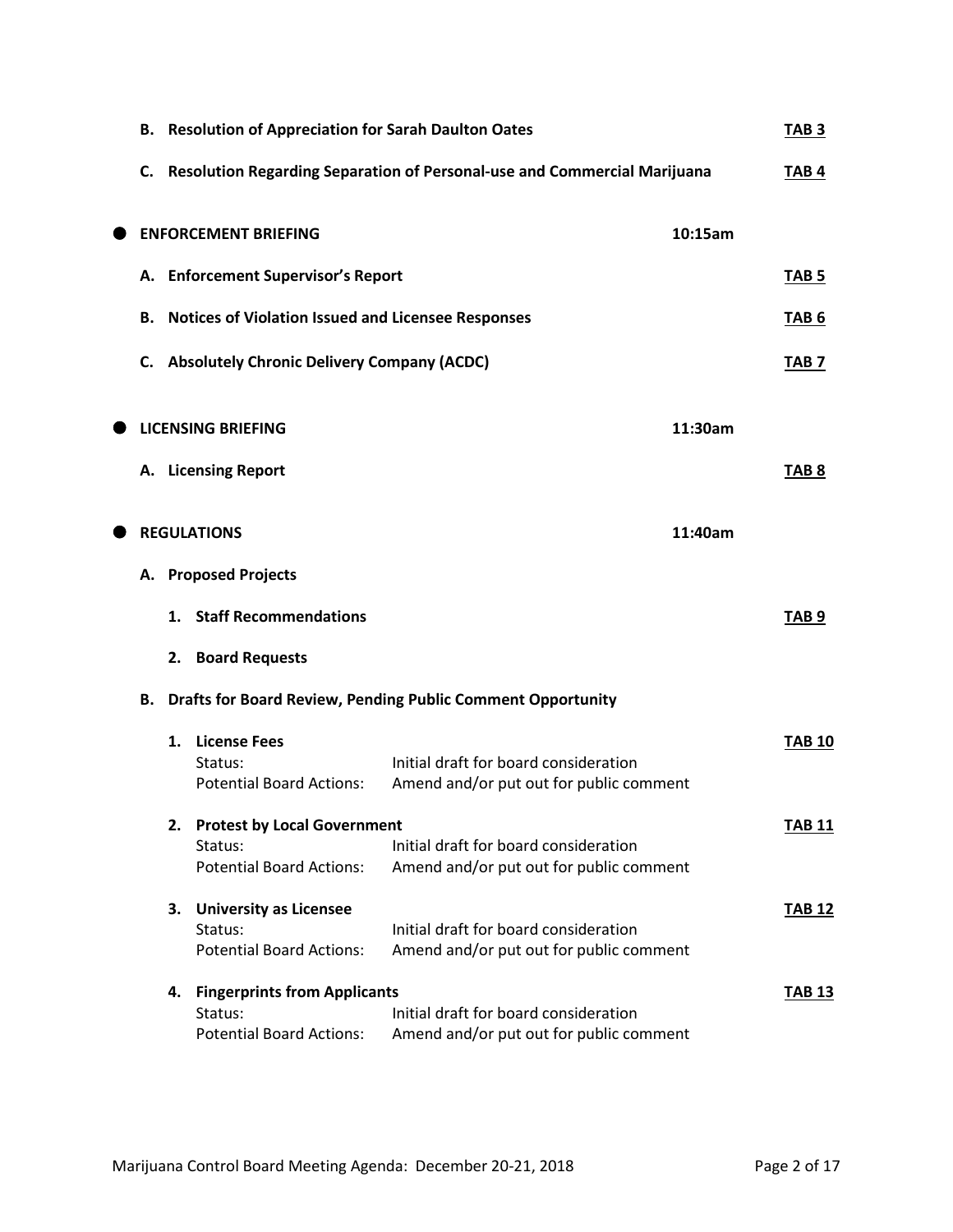#### **C. Public Comments Received**

| 1. | <b>Onsite Consumption Endorsement</b> |                                                    | <b>TAB 14</b> |
|----|---------------------------------------|----------------------------------------------------|---------------|
|    | Status:                               | Public comment period closed November 1, 2018      |               |
|    | <b>Potential Board Actions:</b>       | Vote to adopt; OR                                  |               |
|    |                                       | Substantially amend and put out for public comment |               |
| 2. | <b>Sample Jars</b>                    |                                                    | <b>TAB 15</b> |
|    | Status:                               | Public comment period closed December 12, 2018     |               |
|    | <b>Potential Board Actions:</b>       | Vote to adopt; OR                                  |               |
|    |                                       | Substantially amend and put out for public comment |               |
| 3. | <b>Handler Permit Renewal Fee</b>     |                                                    | <b>TAB 16</b> |
|    | Status:                               | Public comment period closed December 12, 2018     |               |
|    | <b>Potential Board Actions:</b>       | Vote to adopt; OR                                  |               |
|    |                                       | Substantially amend and put out for public comment |               |
| 4. | <b>Follow Approved Operating Plan</b> |                                                    | <b>TAB 17</b> |
|    | Status:                               | Public comment period closed December 12, 2018     |               |
|    | <b>Potential Board Actions:</b>       | Vote to adopt; OR                                  |               |
|    |                                       | Substantially amend and put out for public comment |               |
| 5. | <b>Inspection Parameters</b>          |                                                    | <b>TAB 18</b> |
|    | Status:                               | Public comment period closed December 12, 2018     |               |
|    | <b>Potential Board Actions:</b>       | Vote to adopt; OR                                  |               |
|    |                                       | Substantially amend and put out for public comment |               |
|    |                                       |                                                    |               |

#### **NEW MARIJUANA HANDLER COURSE PROVIDER APPLICATIONS**

| A. MHCP 030:<br>Applicant:        | Alaska Marijuana Handler Certification 101<br><b>Phillip Major III</b>                   | <b>TAB 19</b> |
|-----------------------------------|------------------------------------------------------------------------------------------|---------------|
| <b>B. MHCP 031:</b><br>Applicant: | Alaska Marijuana Handler Certification Course<br>eStrategy Solutions, Inc. (Jonny White) | <b>TAB 20</b> |

#### $\bullet$  APPLICATIONS FROM PREVIOUS MEETINGS

# **A. Previous Board Action Taken**

| 1. | License #16091:           | <b>Tanana Herb Company, LLC</b><br><b>TAB 21</b>            |  |
|----|---------------------------|-------------------------------------------------------------|--|
|    | Licensee:                 | Tanana Herb Company, LLC                                    |  |
|    | License Type:             | Marijuana Concentrate Manufacturing Facility                |  |
|    | <b>Premises Address:</b>  | 1200 Well Street                                            |  |
|    |                           | Fairbanks, AK 99701                                         |  |
|    | Local Governments:        | City of Fairbanks                                           |  |
|    | <b>For Consideration:</b> | City of Fairbanks protests pending Certificate of Occupancy |  |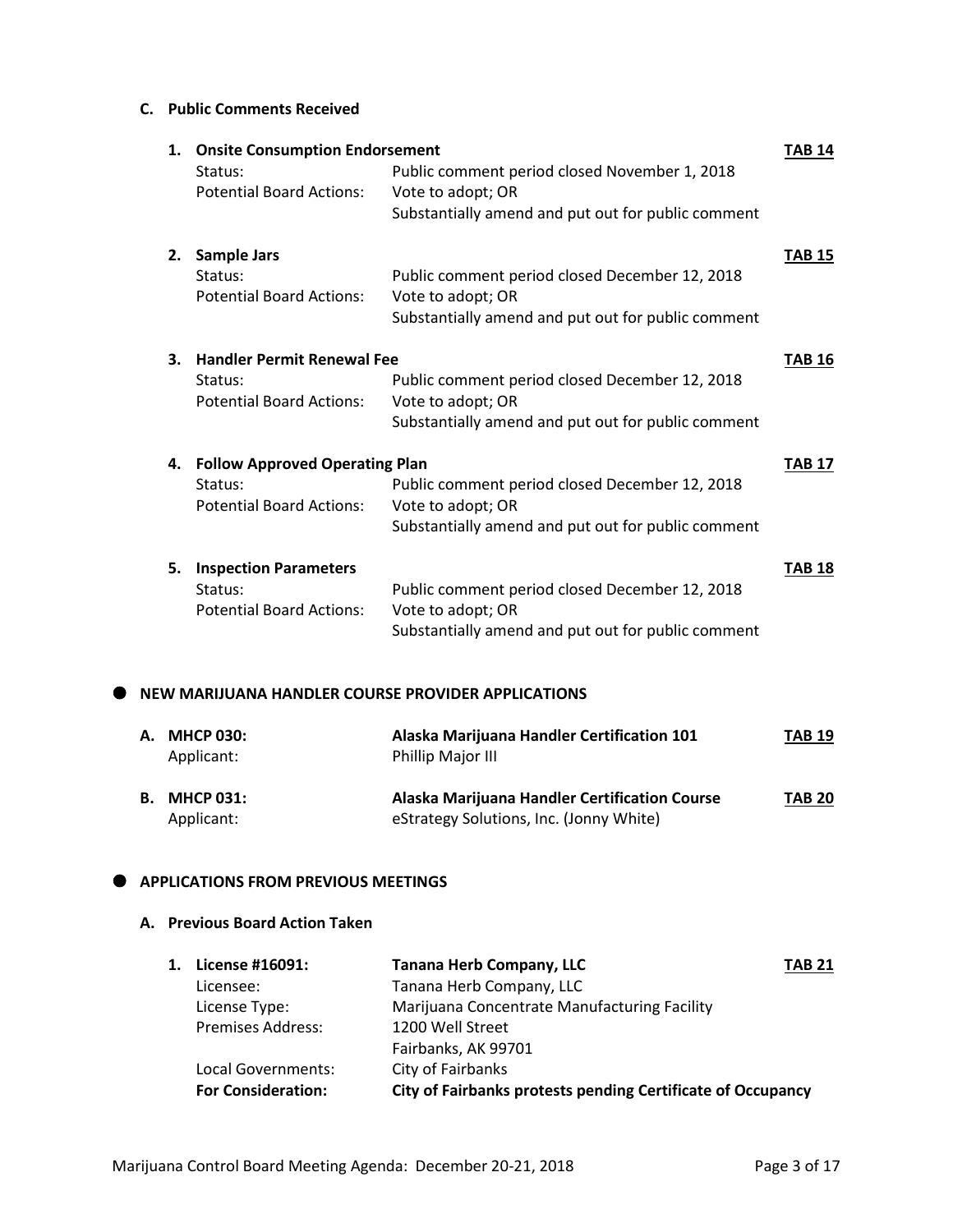|    | 2.     | License #15814:<br>Licensee:<br>License Type:<br>Premises Address: | <b>Tanana Herb Company, LLC</b><br>Tanana Herb Company, LLC<br>Retail Marijuana Store<br>1200 Well Street<br>Fairbanks, AK 99701-2835 | <b>TAB 22</b> |
|----|--------|--------------------------------------------------------------------|---------------------------------------------------------------------------------------------------------------------------------------|---------------|
|    |        | Local Government:                                                  | City of Fairbanks                                                                                                                     |               |
|    |        | <b>For Consideration:</b>                                          | City of Fairbanks protests pending Certificate of Occupancy                                                                           |               |
|    | 3.     | License #13329:                                                    | <b>R.C.H. Cultivation</b>                                                                                                             | <b>TAB 23</b> |
|    |        | Licensee:                                                          | Charles R Hnilicka III and Ryan A Hallsten                                                                                            |               |
|    |        | License Type:                                                      | Standard Marijuana Cultivation Facility                                                                                               |               |
|    |        | Premises Address:                                                  | 2745 Hanson Road, Unit A                                                                                                              |               |
|    |        |                                                                    | Fairbanks, AK 99709-3940                                                                                                              |               |
|    |        | Local Government:                                                  | City of Fairbanks                                                                                                                     |               |
|    |        | <b>For Consideration:</b>                                          | City of Fairbanks protests pending Certificate of Occupancy                                                                           |               |
|    | 4.     | License #15192:                                                    | <b>GreenSleeves Genetics LLC</b>                                                                                                      | <b>TAB 24</b> |
|    |        | Licensee:                                                          | <b>GreenSleeves Genetics LLC</b>                                                                                                      |               |
|    |        | License Type:                                                      | <b>Standard Marijuana Cultivation Facility</b>                                                                                        |               |
|    |        | <b>Premises Address:</b>                                           | 1700 N. Post Road                                                                                                                     |               |
|    |        |                                                                    | Anchorage, AK 99501                                                                                                                   |               |
|    |        | Local Government:                                                  | Municipality of Anchorage                                                                                                             |               |
|    |        | <b>For Consideration:</b>                                          | <b>Request for Extension of Abeyance Period</b>                                                                                       |               |
|    | 5.     | License #10898:                                                    | <b>AK Slow Burn Cannabis Outlet</b>                                                                                                   | <b>TAB 25</b> |
|    |        | Licensee:                                                          | AK Slow Burn Cannabis Outlet, LLC                                                                                                     |               |
|    |        | License Type:                                                      | Standard Marijuana Cultivation Facility                                                                                               |               |
|    |        | <b>Premises Address:</b>                                           | 2042 E. 3rd Avenue, Suite A                                                                                                           |               |
|    |        |                                                                    | Anchorage, AK 99501                                                                                                                   |               |
|    |        | Local Government:                                                  | Municipality of Anchorage                                                                                                             |               |
|    |        | <b>For Consideration:</b>                                          | <b>Request for Extension of Abeyance Period</b>                                                                                       |               |
| В. | Tabled |                                                                    |                                                                                                                                       |               |
|    | 1.     | License #10254:                                                    | AlaskaSense, LLC                                                                                                                      | <b>TAB 26</b> |
|    |        | Licensee:                                                          | AlaskaSense, LLC                                                                                                                      |               |
|    |        | License Type:                                                      | Retail Marijuana Store                                                                                                                |               |
|    |        | <b>Premises Address:</b>                                           | 217 E 4 <sup>th</sup> Avenue, Suite D                                                                                                 |               |
|    |        |                                                                    | Anchorage, AK 99501                                                                                                                   |               |
|    |        | <b>Local Government:</b>                                           | Municipality of Anchorage                                                                                                             |               |
|    |        | <b>For Consideration:</b>                                          | Tabled at August 2018 meeting; Municipality of Anchorage                                                                              |               |
|    |        |                                                                    | protests pending local government approvals                                                                                           |               |
|    | 2.     | License #12766:                                                    | <b>The Green Store Connection</b>                                                                                                     | <b>TAB 27</b> |
|    |        | Licensee:                                                          | The Green Store, Inc.                                                                                                                 |               |
|    |        | License Type:                                                      | Retail Marijuana Store                                                                                                                |               |
|    |        | <b>Premises Address:</b>                                           | 3655 S Old Glenn Highway, Unit A                                                                                                      |               |
|    |        |                                                                    | Palmer, AK 99645                                                                                                                      |               |
|    |        | Local Government:                                                  | Matanuska-Susitna Borough                                                                                                             |               |
|    |        | <b>For Consideration:</b>                                          | Tabled at August 2018 meeting and October 2018 meeting                                                                                |               |
|    |        |                                                                    |                                                                                                                                       |               |

Marijuana Control Board Meeting Agenda: December 20-21, 2018 Page 4 of 17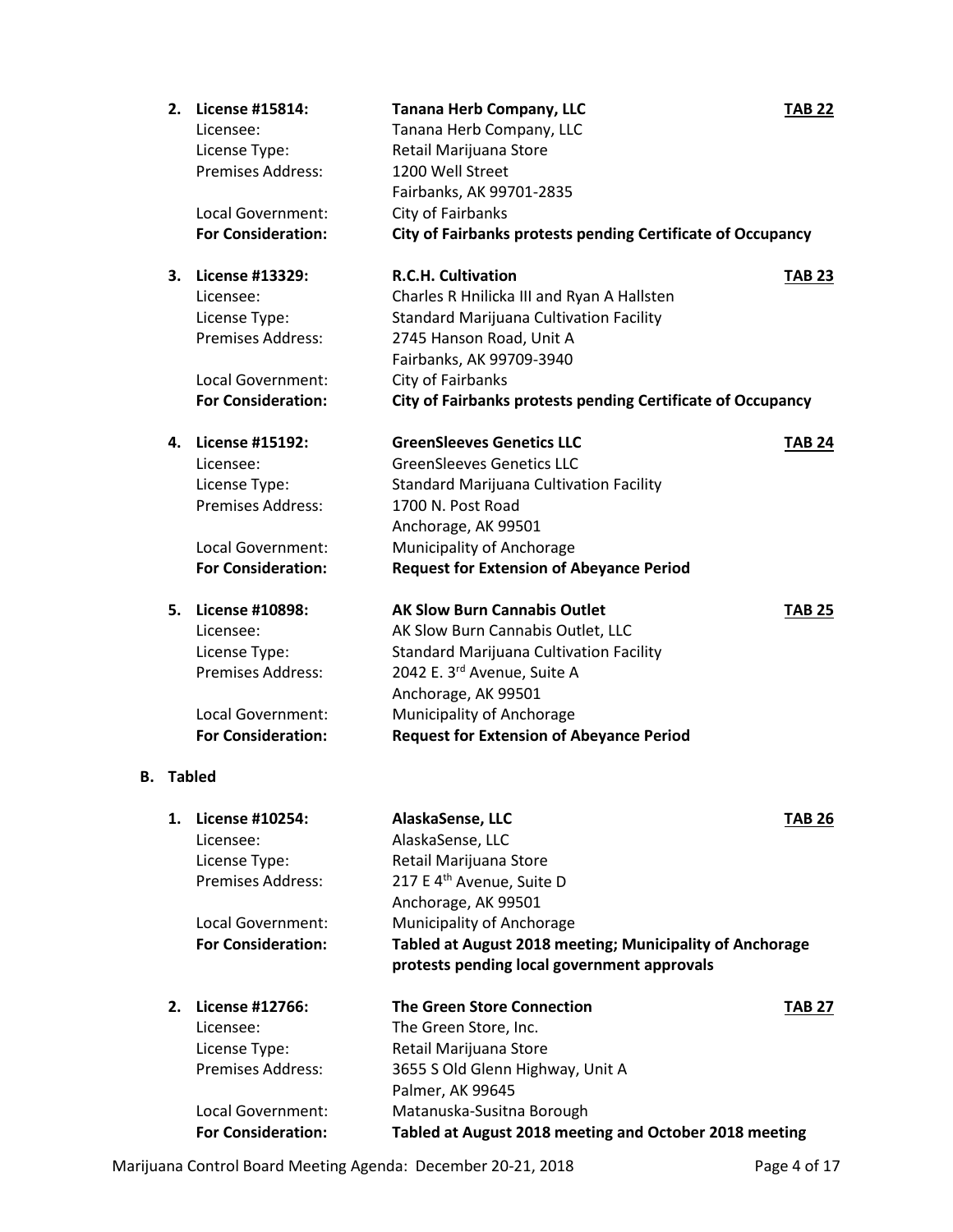| 3. | License #12311:           | <b>Juneau's Green Garden</b>                             | <b>TAB 28</b> |
|----|---------------------------|----------------------------------------------------------|---------------|
|    | Licensee:                 | ISG, Inc.                                                |               |
|    | License Type:             | <b>Standard Marijuana Cultivation Facility</b>           |               |
|    | <b>Premises Address:</b>  | 5011 Short Street, Suite 1                               |               |
|    |                           | Juneau, AK 99801                                         |               |
|    | Local Governments:        | City & Borough of Juneau                                 |               |
|    | <b>For Consideration:</b> | Tabled at October 2018 meeting; transfer of controlling  |               |
|    |                           | interest from Paul Burrows (100%) to Elizabeth Romanoski |               |
|    |                           | (100%)                                                   |               |
| 4. | License #12313:           | <b>Juneau's Green Market</b>                             | <b>TAB 29</b> |
|    | Licensee:                 | ISG, Inc.                                                |               |
|    | License Type:             | Retail Marijuana Store                                   |               |
|    | <b>Premises Address:</b>  | 263 Marine Way                                           |               |
|    |                           | Juneau, AK 99801                                         |               |
|    | Local Governments:        | City & Borough of Juneau                                 |               |
|    | <b>For Consideration:</b> | Tabled at October 2018 meeting; transfer of controlling  |               |
|    |                           | interest from Paul Burrows (100%) to Elizabeth Romanoski |               |
|    |                           | (100%); delegated September 2017 pending DEC approval    |               |
| 5. | License #12315:           | <b>Evergreen Extracts</b>                                | <b>TAB 30</b> |
|    | Licensee:                 | ISG, Inc.                                                |               |
|    | License Type:             | Marijuana Product Manufacturing Facility                 |               |
|    | <b>Premises Address:</b>  | 5011 Short Street, Suite 2                               |               |
|    |                           | Juneau, AK 99801                                         |               |
|    | Local Governments:        | City & Borough of Juneau                                 |               |
|    | <b>For Consideration:</b> | Tabled at October 2018 meeting; transfer of controlling  |               |
|    |                           | interest from Paul Burrows (100%) to Elizabeth Romanoski |               |
|    |                           | (100%); delegated September 2017 pending DEC approval    |               |

# **C. Executive Session Per AS 44.62.310(c)(2)**

| 1. | License #10066:           | Green Leaf                                                                                                                                                                         |
|----|---------------------------|------------------------------------------------------------------------------------------------------------------------------------------------------------------------------------|
|    | Licensee:                 | Green Leaf, Inc.                                                                                                                                                                   |
|    | License Type:             | <b>Standard Marijuana Cultivation Facility</b>                                                                                                                                     |
|    | <b>Premises Address:</b>  | 4614 Halibut Point Road, C-2, C-3, C-4                                                                                                                                             |
|    |                           | Sitka, AK 99835                                                                                                                                                                    |
|    | Local Government:         | City & Borough of Sitka                                                                                                                                                            |
|    | <b>For Consideration:</b> | Tabled at October 2018 meeting; renewal lacking lease with<br>board-required language; delinquent in the payment of taxes<br>due; notice of violation received; objection received |
| 2. | License #10067:           | <b>Green Leaf</b>                                                                                                                                                                  |
|    | Licensee:                 | Green Leaf, Inc.                                                                                                                                                                   |
|    | License Type:             | Retail Marijuana Store                                                                                                                                                             |
|    | <b>Premises Address:</b>  | 4612 Halibut Point Road                                                                                                                                                            |
|    |                           | Sitka, AK 99835                                                                                                                                                                    |
|    | Local Government:         | City & Borough of Sitka                                                                                                                                                            |
|    | <b>For Consideration:</b> | Tabled at October 2018 meeting; renewal lacking lease with<br>board-required language; objection received                                                                          |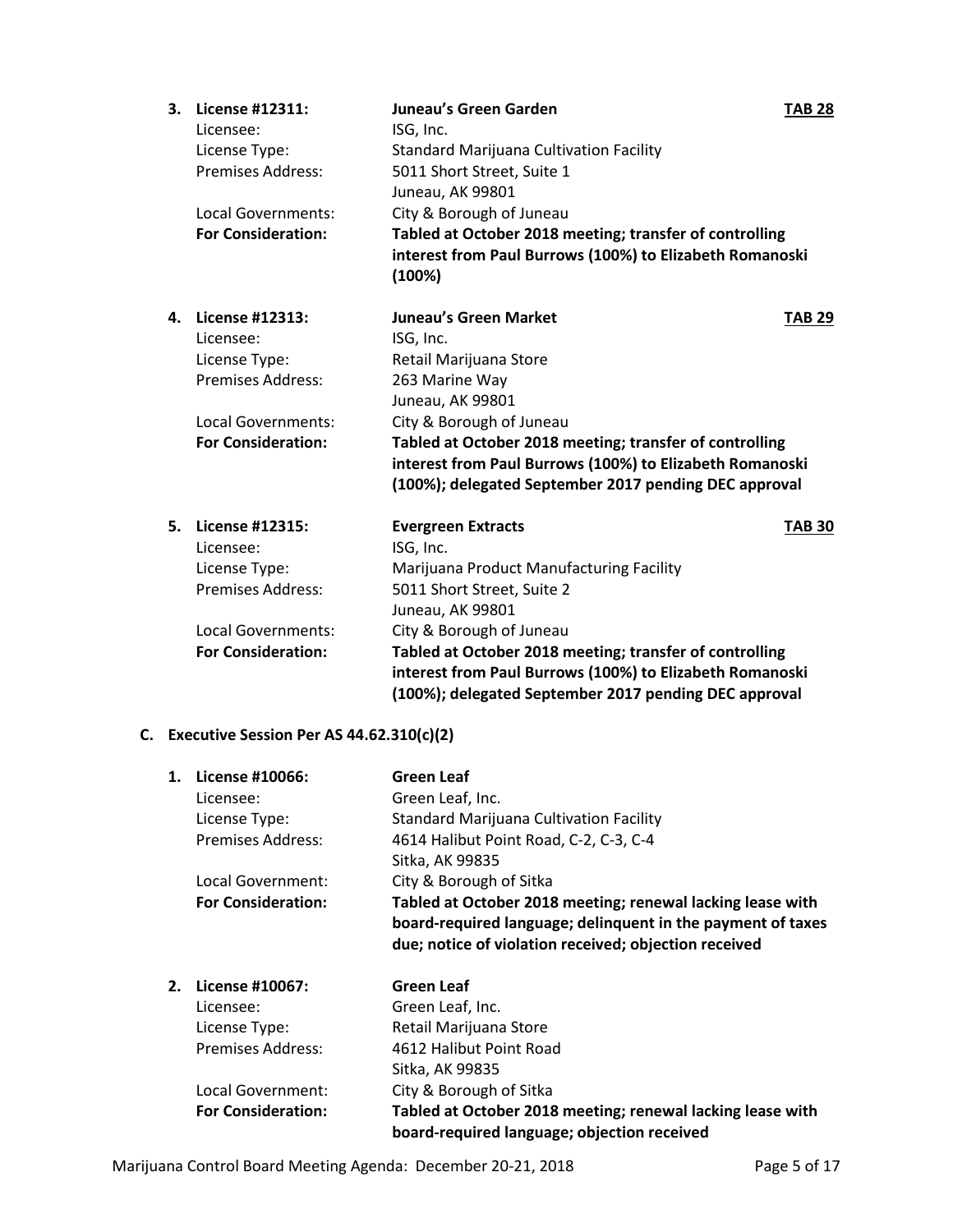| 3. | License #11138:           | Fat Tops, LLC                                            |
|----|---------------------------|----------------------------------------------------------|
|    | Licensee:                 | Fat Tops, LLC                                            |
|    | License Type:             | <b>Standard Marijuana Cultivation Facility</b>           |
|    | <b>Premises Address:</b>  | 36380 Murray Lane                                        |
|    |                           | Soldotna, AK 99669                                       |
|    | Local Governments:        | Kenai Peninsula Borough                                  |
|    | <b>For Consideration:</b> | Licensee does not have current lease; objection received |
|    |                           |                                                          |

| 4. | License #11140:           | Fat Tops, LLC                                   |
|----|---------------------------|-------------------------------------------------|
|    | Licensee:                 | Fat Tops, LLC                                   |
|    | License Type:             | Retail Marijuana Store                          |
|    | <b>Premises Address:</b>  | 36380 Murray Lane                               |
|    |                           | Soldotna, AK 99669                              |
|    | Local Governments:        | Kenai Peninsula Borough                         |
|    | <b>For Consideration:</b> | Licensee does not have current lease; objection |
|    |                           | received; notice of violation received          |

#### **D. Licenses in "Pending Inspection" Status for Over Six Months TAB 31**

| License #10014:          | <b>The Naked Herbalist</b>             |
|--------------------------|----------------------------------------|
| Licensee:                | Peggy S France and Miles S France      |
| License Type:            | Limited Marijuana Cultivation Facility |
| <b>Premises Address:</b> | 47841 South Crop Circle                |
|                          | Willow, AK 99688                       |
| Local Government:        | Matanuska-Susitna Borough              |
| Approved by MCB:         | October 28, 2016                       |
| License Issued:          | January 24, 2017                       |
|                          |                                        |

#### **E. Licenses in "Delegated" Status for Approximately One Year TAB 32**

**1. License #10048: Tok Heavenly Cannabis, LLC** Licensee: Tok Heavenly Cannabis, LLC License Type: Standard Marijuana Cultivation Facility Premises Address: MP 1308 Alaska Highway Tok, AK 99780 Local Government: No local government Approved By MCB: July 12, 2017 **Pending: Fire Marshal approval; licensee was not present at August meeting 2. License #11350: Hardworking Hippies** Licensee: Nathan D Penrod and Preston S Penrod License Type: Limited Marijuana Cultivation Facility Premises Address: 49755 Sterling Highway Soldotna, AK 99669 Local Government: Kenai Peninsula Borough Approved By MCB: September 14, 2017

**Pending: Clarification regarding actual premises address – Fire Marshal approved different address for this license**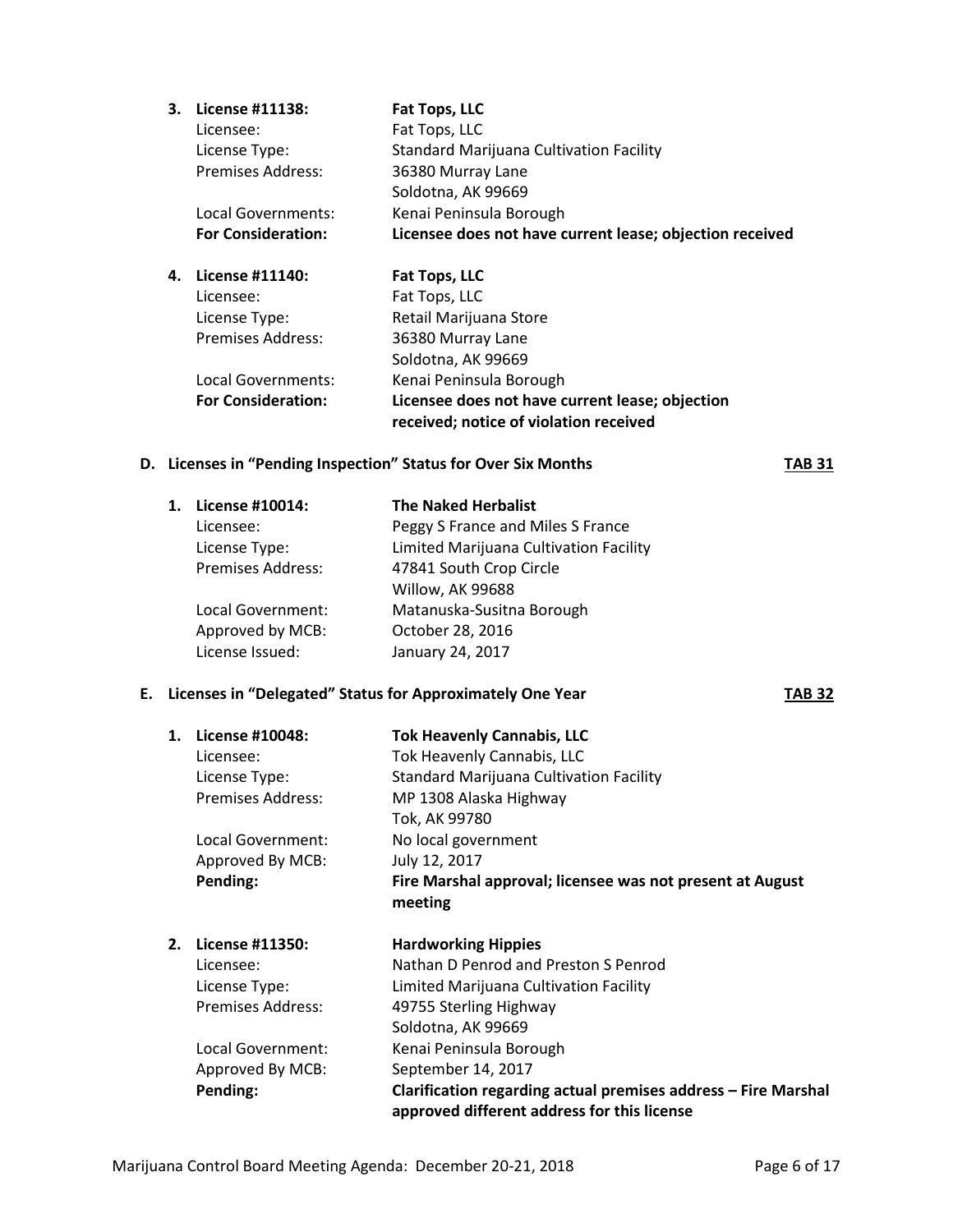Licensee: Winazar, LLC Premises Address: 320 Wright Lane

# **4. License #13202: Matanuskas Finest**

Licensee: Hybrid, LLC

**5. License #12536: Will's World**

#### **3. License #12580: Brown Owl's Cultivation**

License Type: Limited Marijuana Cultivation Facility Fairbanks, AK 99712 Local Government: Fairbanks North Star Borough Approved By MCB: September 14, 2017 **Pending: Fire Marshal approval**

License Type: Limited Marijuana Cultivation Facility Premises Address: 905 S Vicki Way C Wasilla, AK 99654 Local Government: Matanuska-Susitna Borough Approved By MCB: September 14, 2017 **Pending: Fire Marshal approval**

Licensee: Will's World, LLC License Type: Concentrate Manufacturing Facility Premises Address: 12151 E. Palmer-Wasilla Hwy, Unit 1C Palmer, AK 99645 Local Government: Matanuska-Susitna Borough Approved by MCB: November 28, 2017 **Pending: Fire Marshal approval**

# **BOARD CONSIDERATION**

| A. License #10322:        | <b>Babylon Company, LLC</b>                                               | <b>TAB 33</b> |
|---------------------------|---------------------------------------------------------------------------|---------------|
| Licensee:                 | Babylon Company, LLC                                                      |               |
| License Type:             | Marijuana Concentrate Manufacturing Facility                              |               |
| <b>Premises Address:</b>  | 6820 Rosewood Street #9                                                   |               |
|                           | Anchorage, AK 99518                                                       |               |
| Local Government:         | Municipality of Anchorage                                                 |               |
| <b>For Consideration:</b> | MJ-15 postposed at October meeting; submitted MJ-16 for<br>consideration. |               |
|                           |                                                                           |               |

### **B.** License #15800, Baked Alaska, and License #13329, R.C.H. Cultivation TAB 34 2745 Hanson Road; Fairbanks **For Consideration: Licensed premises issues**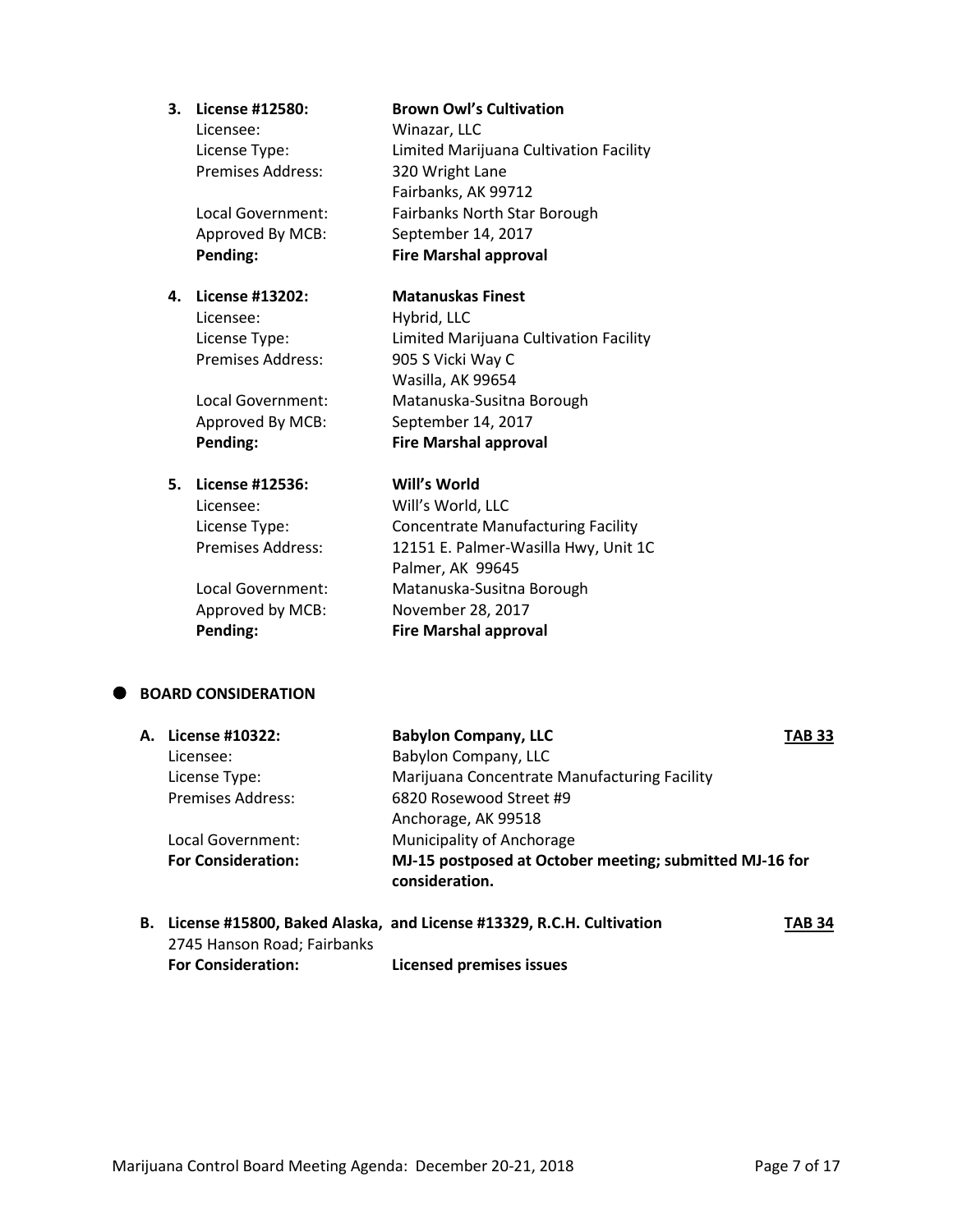#### **NEW STANDARD MARIJUANA CULTIVATION FACILITY APPLICATIONS**

|    | A. License #12176:<br>Licensee:<br><b>Premises Address:</b> | <b>Taku Horticulture Company, LLC</b><br>Taku Horticulture Company, LLC<br>1758 Anka Street, Building B, Suite A1<br>Juneau, AK 99801 | <b>TAB 35</b> |
|----|-------------------------------------------------------------|---------------------------------------------------------------------------------------------------------------------------------------|---------------|
|    | Local Government:                                           | City and Borough of Juneau                                                                                                            |               |
|    | <b>B.</b> License #15519:                                   | <b>Peace Frog Botanicals II LLC</b>                                                                                                   | <b>TAB 36</b> |
|    | Licensee:                                                   | Peace Frog Botanicals II LLC                                                                                                          |               |
|    | <b>Premises Address:</b>                                    | 47458 Lakeside Street                                                                                                                 |               |
|    |                                                             | Kenai, AK 99611                                                                                                                       |               |
|    | Local Government:<br><b>For Consideration:</b>              | Kenai Peninsula Borough<br>Conditions pursuant to 3 AAC 306.060(b)                                                                    |               |
|    |                                                             |                                                                                                                                       |               |
|    | C. License #16027:                                          | <b>Ohlson Mountain Gold, LLC</b>                                                                                                      | <b>TAB 37</b> |
|    | Licensee:                                                   | Ohlson Mountain Gold, LLC                                                                                                             |               |
|    | <b>Premises Address:</b>                                    | 61255 Ohlson Mountain Road                                                                                                            |               |
|    |                                                             | Homer, AK 99603                                                                                                                       |               |
|    | Local Government:                                           | Kenai Peninsula Borough                                                                                                               |               |
|    | <b>For Consideration:</b>                                   | Conditions pursuant to 3 AAC 306.060(b)                                                                                               |               |
|    | D. License #16170:                                          | <b>Herbal Dreams, LLC</b>                                                                                                             | <b>TAB 38</b> |
|    | Licensee:                                                   | Herbal Dreams, LLC                                                                                                                    |               |
|    | <b>Premises Address:</b>                                    | 12825 West Big Lake Road                                                                                                              |               |
|    |                                                             | Wasilla, AK 99654                                                                                                                     |               |
|    | Local Government:                                           | Matanuska-Susitna Borough                                                                                                             |               |
|    | E. License #16511:                                          | <b>Smoking Joe's Terps Co.</b>                                                                                                        | <b>TAB 39</b> |
|    | Licensee:                                                   | Smoking Joe's Terps Co.                                                                                                               |               |
|    | <b>Premises Address:</b>                                    | 24276 Moraine Vista Street                                                                                                            |               |
|    |                                                             | Kasilof, AK 99610                                                                                                                     |               |
|    | Local Government:                                           | Kenai Peninsula Borough                                                                                                               |               |
|    | <b>For Consideration:</b>                                   | Conditions pursuant to 3 AAC 306.060(b)                                                                                               |               |
| F. | License #16815:                                             | <b>Cut Above LLC</b>                                                                                                                  | <b>TAB 40</b> |
|    | Licensee:                                                   | <b>Cut Above LLC</b>                                                                                                                  |               |
|    | <b>Premises Address:</b>                                    | 1520 Raven Lake Street                                                                                                                |               |
|    |                                                             | Fairbanks, AK 99709                                                                                                                   |               |
|    | Local Government:                                           | Fairbanks North Star Borough                                                                                                          |               |
|    | G. License #17409:                                          | <b>Kine Co</b>                                                                                                                        | <b>TAB 41</b> |
|    | Licensee:                                                   | Kine Co. LLC                                                                                                                          |               |
|    | <b>Premises Address:</b>                                    | 12749 West Westen Drive                                                                                                               |               |
|    |                                                             | Houston, AK 99694                                                                                                                     |               |
|    | Local Government:                                           | City of Houston                                                                                                                       |               |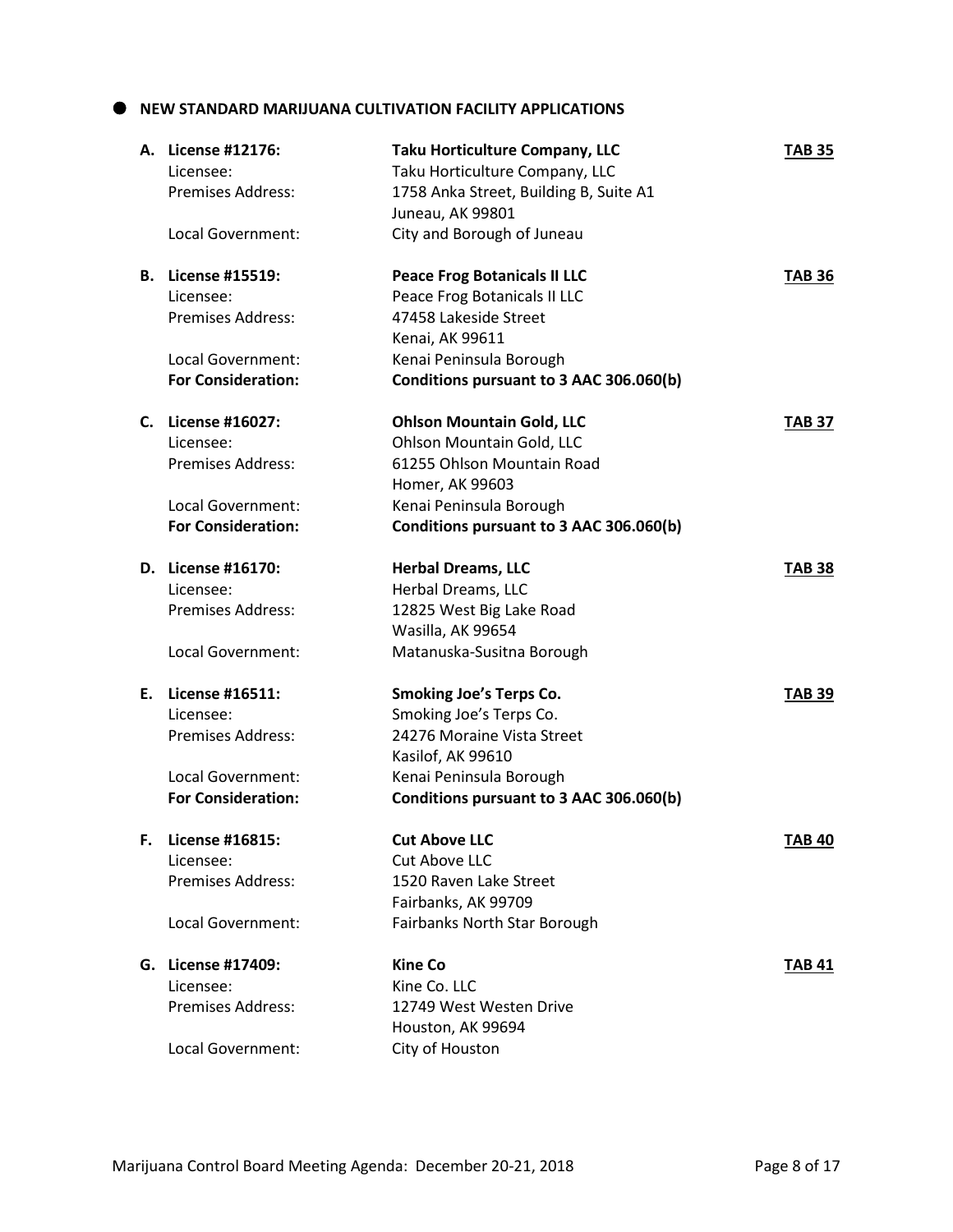|    | H. License #17811:        | <b>North Road Buds, LLC</b>             | TAB 42 |
|----|---------------------------|-----------------------------------------|--------|
|    | Licensee:                 | North Road Buds, LLC                    |        |
|    | Premises Address:         | 50815 Kosta Road, Unit #2               |        |
|    |                           | Nikiski, AK 99635                       |        |
|    | Local Government:         | Kenai Peninsula Borough                 |        |
|    | <b>For Consideration:</b> | Conditions pursuant to 3 AAC 306.060(b) |        |
| I. | License #17873:           | <b>Freedom 49 Farms</b>                 | TAB 43 |
|    | Licensee:                 | Freedom Farms 49, LLC                   |        |
|    | <b>Premises Address:</b>  | 12510 West Westen Drive                 |        |
|    |                           | Houston, AK 99694                       |        |
|    | Local Government:         | City of Houston                         |        |
| J. | License #17952:           | <b>Alaska Frosted Flowers, LLC</b>      | TAB 44 |
|    | Licensee:                 | Alaska Frosted Flowers, LLC             |        |
|    | Premises Address:         | 495 W Sunflower Drive                   |        |
|    |                           | Wasilla, AK 99654                       |        |
|    | Local Government:         | Matanuska-Susitna Borough               |        |

### **NEW LIMITED MARIJUANA CULTIVATION FACILITY APPLICATIONS**

|    | A. License #10193:        | <b>Stoney Creek Cultivators</b>                  | <b>TAB 45</b> |
|----|---------------------------|--------------------------------------------------|---------------|
|    | Licensee:                 | Randy L McFarland                                |               |
|    | Premises Address:         | 14379 Seward Highway Unit B                      |               |
|    |                           | Seward, AK 99664                                 |               |
|    | Local Government:         | Kenai Peninsula Borough                          |               |
|    | <b>For Consideration:</b> | Conditions pursuant to 3 AAC 306.060(b)          |               |
| В. | License #10231:           | 420 Grow Tech                                    | <b>TAB 46</b> |
|    | Licensee:                 | Gregory P Hoffman                                |               |
|    | <b>Premises Address:</b>  | 10064 N. Arnistead Circle (Garage)               |               |
|    |                           | Sutton, AK 99674                                 |               |
|    | Local Government:         | Matanuska-Susitna Borough                        |               |
|    | <b>For Consideration:</b> | <b>Objections Received</b>                       |               |
| С. | License #13598:           | AK Pharm, LLC                                    | <b>TAB 47</b> |
|    | Licensee:                 | AK Pharm, LLC                                    |               |
|    | <b>Premises Address:</b>  | 551 N. Victor Road                               |               |
|    |                           | (Building on SE of property, excluding woodshop) |               |
|    |                           | Big Lake, AK 99652                               |               |
|    | Local Government:         | Matanuska-Susitna Borough                        |               |
|    | D. License #16208:        | <b>Susitna Gardens</b>                           | <b>TAB 48</b> |
|    | Licensee:                 | David C Towne                                    |               |
|    | Premises Address:         | 29686 South David Street                         |               |
|    |                           | Talkeetna, AK 99676                              |               |
|    | Local Government:         | Matanuska-Susitna Borough                        |               |
|    |                           |                                                  |               |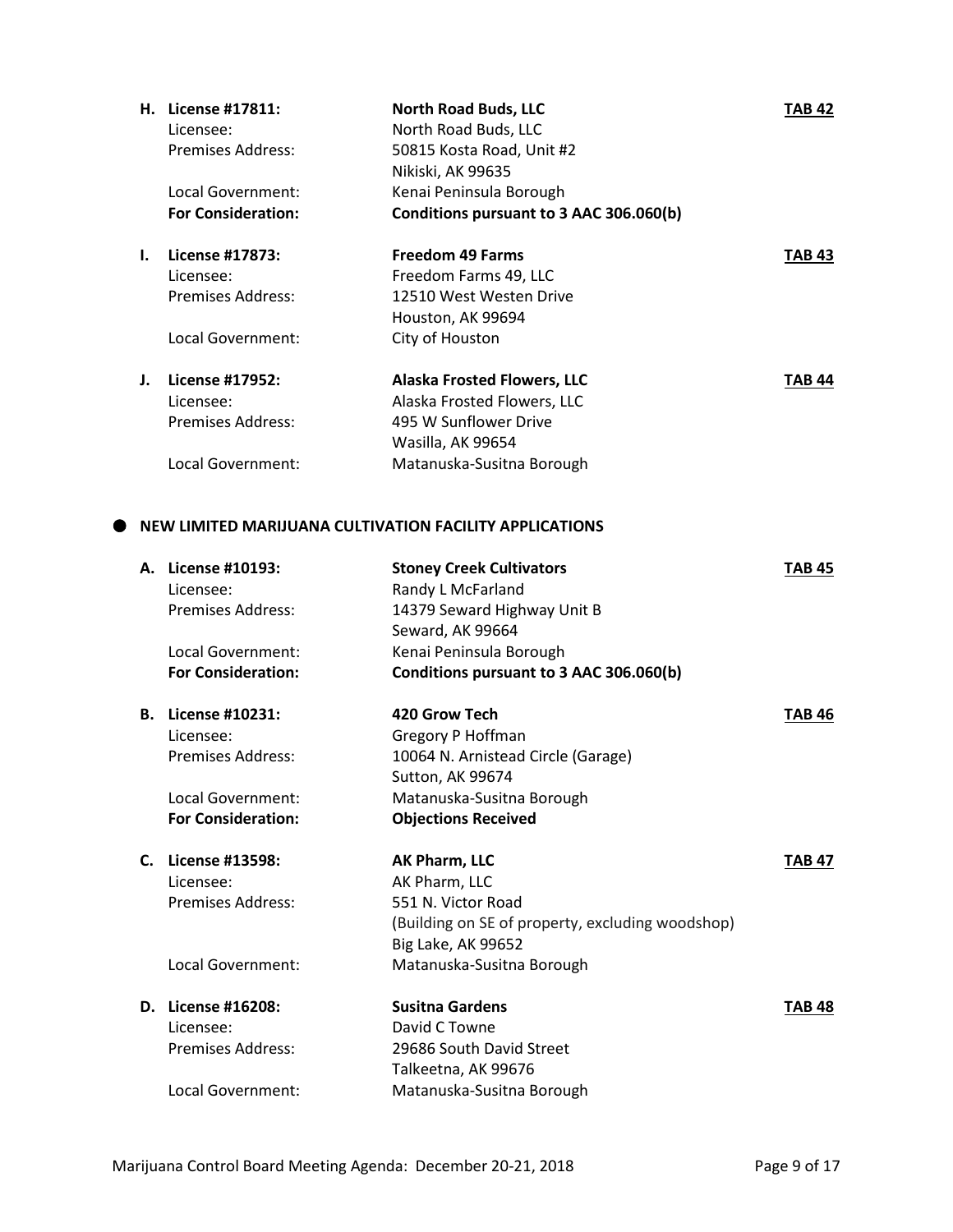| Ε. | License #16225:<br>Licensee: | <b>Green Ghost Farms, LLC</b><br>Green Ghost Farms, LLC | <b>TAB 49</b> |
|----|------------------------------|---------------------------------------------------------|---------------|
|    | <b>Premises Address:</b>     | 11601 W. King Arthur Drive                              |               |
|    |                              | Houston, AK 99694                                       |               |
|    | <b>Local Government:</b>     | City of Houston                                         |               |
|    | <b>F.</b> License #17261:    | <b>P W Cultivation</b>                                  | <b>TAB 50</b> |
|    | Licensee:                    | <b>Patrick Phillips</b>                                 |               |
|    | <b>Premises Address:</b>     | 29124 N. Cohoe Loop Rd. (Garage)                        |               |
|    |                              | Kasilof, AK 99610                                       |               |
|    | <b>Local Government:</b>     | Kenai Peninsula Borough                                 |               |
|    | <b>For Consideration:</b>    | Conditions pursuant to 3 AAC 306.060(b)                 |               |
|    | G. License #17594:           | <b>Nome Grown LLC</b>                                   | <b>TAB 51</b> |
|    | Licensee:                    | Nome Grown LLC                                          |               |
|    | <b>Premises Address:</b>     | 604 West 1st Avenue                                     |               |
|    |                              | Nome, AK 99762-0808                                     |               |
|    | Local Government:            | City of Nome                                            |               |
|    | H. License #17692:           | Mr. Happy Farms LLC                                     | <b>TAB 52</b> |
|    | Licensee:                    | Mr. Happy Farms LLC                                     |               |
|    | <b>Premises Address:</b>     | 3900 North Sierra Street                                |               |
|    |                              | Wasilla, AK 99654                                       |               |
|    | Local Government:            | Matanuska-Susitna Borough                               |               |
| I. | License #17948:              | J & R Green Farm                                        | <b>TAB 53</b> |
|    | Licensee:                    | Ray N Kase Jr.                                          |               |
|    | <b>Premises Address:</b>     | 3944 Bea Avenue                                         |               |
|    |                              | Dillingham, AK 99576                                    |               |
|    | Local Government:            | Dillingham                                              |               |
|    |                              |                                                         |               |

#### **NEW RETAIL MARIJUANA STORE APPLICATIONS**

| А. | License #10313:   | <b>Danish Gardens, LLC</b>     | TAB 54        |
|----|-------------------|--------------------------------|---------------|
|    | Licensee:         | Danish Gardens, LLC            |               |
|    | Premises Address: | 2430 Cinnabar Loop             |               |
|    |                   | Anchorage, AK 99507            |               |
|    | Local Government: | Municipality of Anchorage      |               |
|    |                   |                                |               |
| В. | License #16915:   | <b>Bristol Bay Bud Company</b> | <b>TAB 55</b> |
|    | Licensee:         | Bristol Bay Bud Company, LLC   |               |
|    | Premises Address: | 233 Airport Road               |               |
|    |                   | Dillingham, AK 99576           |               |
|    | Local Government: | Dillingham                     |               |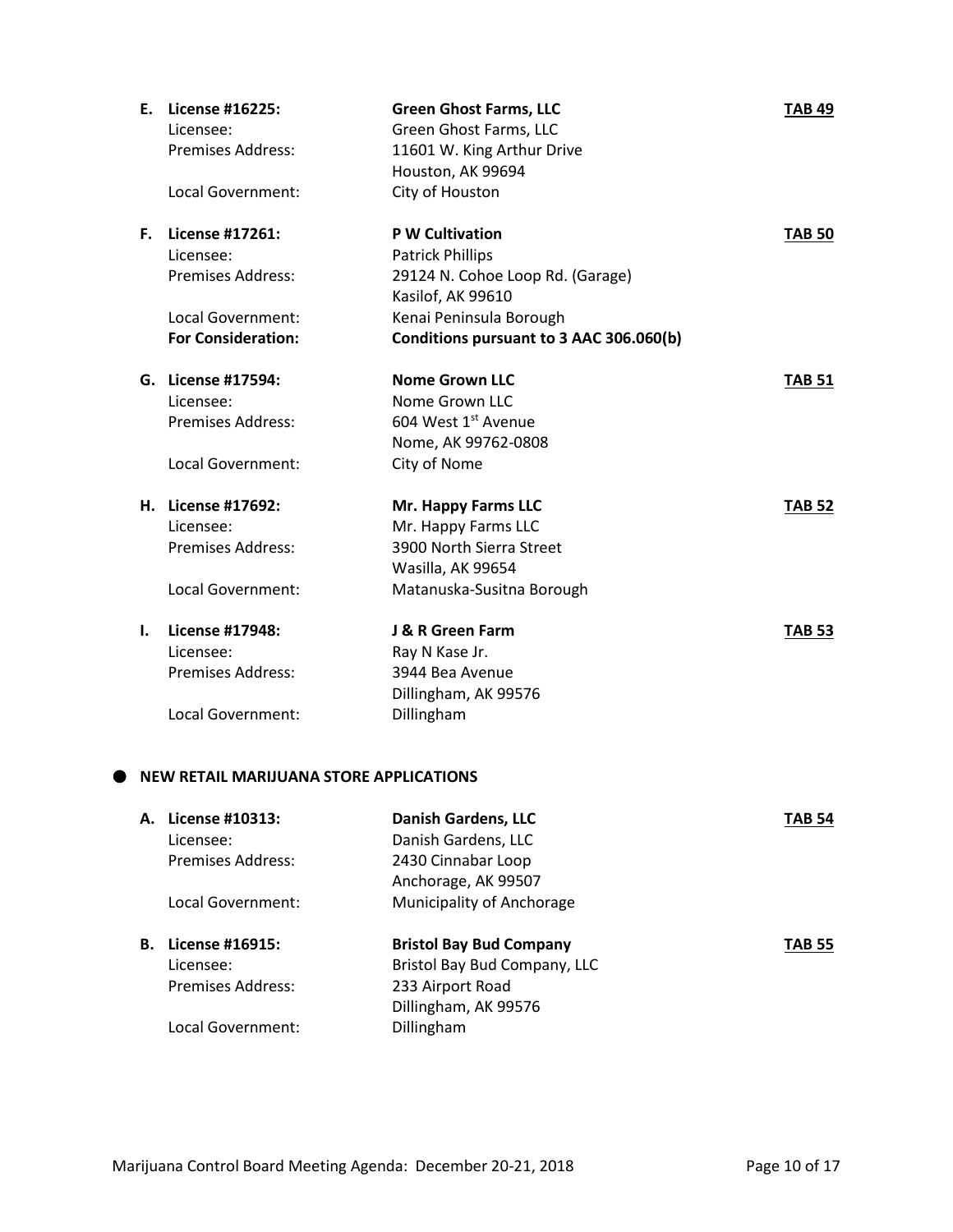|    | C. License #17068:       | <b>Outpost</b>                          | <b>TAB 56</b> |
|----|--------------------------|-----------------------------------------|---------------|
|    | Licensee:                | Outpost, LLC                            |               |
|    | Premises Address:        | 1044 S. Old Glenn Hwy                   |               |
|    |                          | Palmer, AK 99645                        |               |
|    | Local Government:        | Matanuska-Susitna Borough               |               |
|    | D. License #17176:       | <b>State of Mind Cannabis Company</b>   | <b>TAB 57</b> |
|    | Licensee:                | <b>HS Enterprises LLC</b>               |               |
|    | <b>Premises Address:</b> | 33508 Lincoln Avenue, #C                |               |
|    |                          | Seward, AK 99664                        |               |
|    | Local Government:        | Kenai Peninsula Borough                 |               |
|    | For consideration:       | Conditions pursuant to 3 AAC 306.060(b) |               |
|    | E. License #17250:       | <b>Pipe and Leaf</b>                    | <b>TAB 58</b> |
|    | Licensee:                | <b>Haley Essig</b>                      |               |
|    | <b>Premises Address:</b> | 3546 Airport Way                        |               |
|    |                          | Fairbanks, AK 99709                     |               |
|    | Local Government:        | City of Fairbanks                       |               |
| F. | License #17758:          | <b>The Tufted Puffin LLC</b>            | <b>TAB 59</b> |
|    | Licensee:                | The Tufted Puffin LLC                   |               |
|    | <b>Premises Address:</b> | 216 4 <sup>th</sup> Avenue, Unit 2      |               |
|    |                          | Seward, AK 99664                        |               |
|    | Local Government:        | City of Seward                          |               |
|    | G. License #17764:       | <b>Alaskan Grown Cannabis</b>           | <b>TAB 60</b> |
|    | Licensee:                | Alaskan Grown Products LLC              |               |
|    | <b>Premises Address:</b> | 585A 3rd Avenue                         |               |
|    |                          | Kotzebue, AK 99752                      |               |
|    | Local Government:        | City of Kotzebue                        |               |
|    | H. License #17808:       | <b>Kenai River Cannabis</b>             | <b>TAB 61</b> |
|    | Licensee:                | KRC, LLC                                |               |
|    | Premises Address:        | 14429 Kenai Spur Highway                |               |
|    |                          | Kenai, AK 99611                         |               |
|    | Local Government:        | City of Kenai                           |               |
| ı. | License #18187:          | The Fairbanks Cut, LLC                  | <b>TAB 62</b> |
|    | Licensee:                | The Fairbanks Cut, LLC                  |               |
|    | <b>Premises Address:</b> | 188 Bentley Trust Road, Suite A         |               |
|    |                          | Fairbanks, AK 99701                     |               |
|    | Local Government:        | City of Fairbanks                       |               |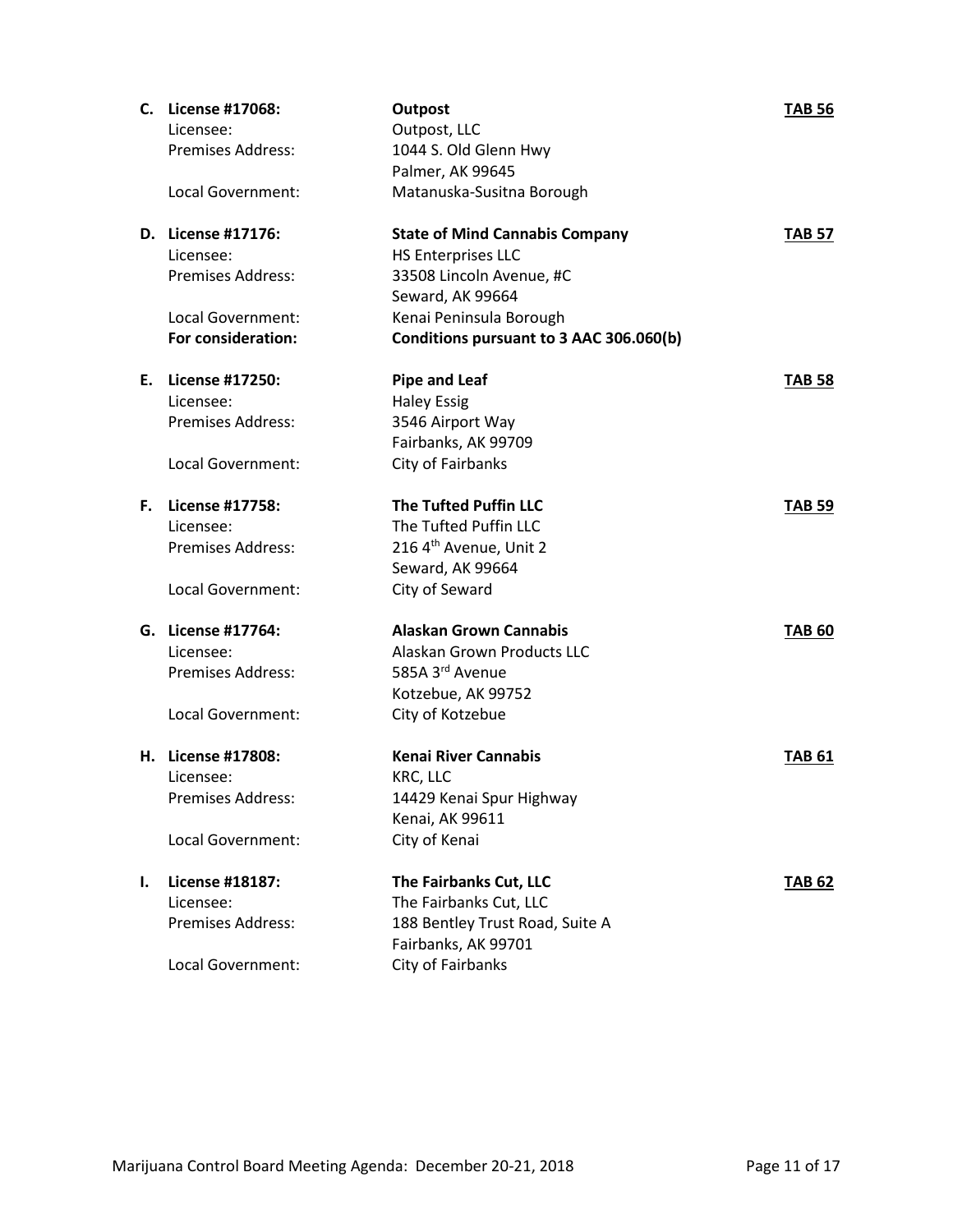**NEW MARIJUANA PRODUCT MANUFACTURING FACILITY APPLICATIONS**

|    | A. License #16006:<br>Licensee:<br><b>Premises Address:</b><br>Local Government:                           | <b>Arctic Bakery, LLC</b><br>Arctic Bakery, LLC<br>1409 Well Street<br>Fairbanks, AK 99701<br>City of Fairbanks                                                                                                                                                                                                | <b>TAB 63</b> |
|----|------------------------------------------------------------------------------------------------------------|----------------------------------------------------------------------------------------------------------------------------------------------------------------------------------------------------------------------------------------------------------------------------------------------------------------|---------------|
| В. | License #16718:<br>Licensee:<br><b>Premises Address:</b><br>Local Government:                              | 420 on Main, LLC<br>420 on Main, LLC<br>3684 Main Street<br>Homer, AK 99603<br>City of Homer                                                                                                                                                                                                                   | <b>TAB 64</b> |
| C. | License #17336:<br>Licensee:<br><b>Premises Address:</b><br>Local Government:<br><b>For Consideration:</b> | <b>Great Northern Manufacturing, Inc.</b><br>Great Northern Manufacturing, Inc.<br>7031 Arctic Boulevard, Suite 100<br>Anchorage, AK 99518-2149<br>Municipality of Anchorage<br>Protest received from Municipality of Anchorage pending<br>approved municipal marijuana license and special land use<br>permit | <b>TAB 65</b> |
|    | D. License #17389:<br>Licensee:<br><b>Premises Address:</b><br>Local Government:                           | <b>Kreative Konfections LLC</b><br><b>Kreative Konfections LLC</b><br>2301 South Knik-Goose Bay Road #5<br>Wasilla, AK 99654<br>Matanuska-Susitna Borough                                                                                                                                                      | <b>TAB 66</b> |
| Е. | License #18493:<br>Licensee:<br><b>Premises Address:</b><br><b>Local Government:</b>                       | <b>Petrichor LLC</b><br><b>Petrichor LLC</b><br>3780 Leasure Street, Unit A<br>Fairbanks, AK 99701<br>City of Fairbanks                                                                                                                                                                                        | <b>TAB 67</b> |

## **NEW MARIJUANA CONCENTRATE MANUFACTURING FACILITY APPLICATIONS**

| A. License #16767:       | <b>AKO Farms, LLC</b>     | <b>TAB 68</b> |
|--------------------------|---------------------------|---------------|
| Licensee:                | AKO Farms, LLC            |               |
| <b>Premises Address:</b> | 1210 Beardslee Way        |               |
|                          | Sitka, AK 99835           |               |
| Local Government:        | City and Borough of Sitka |               |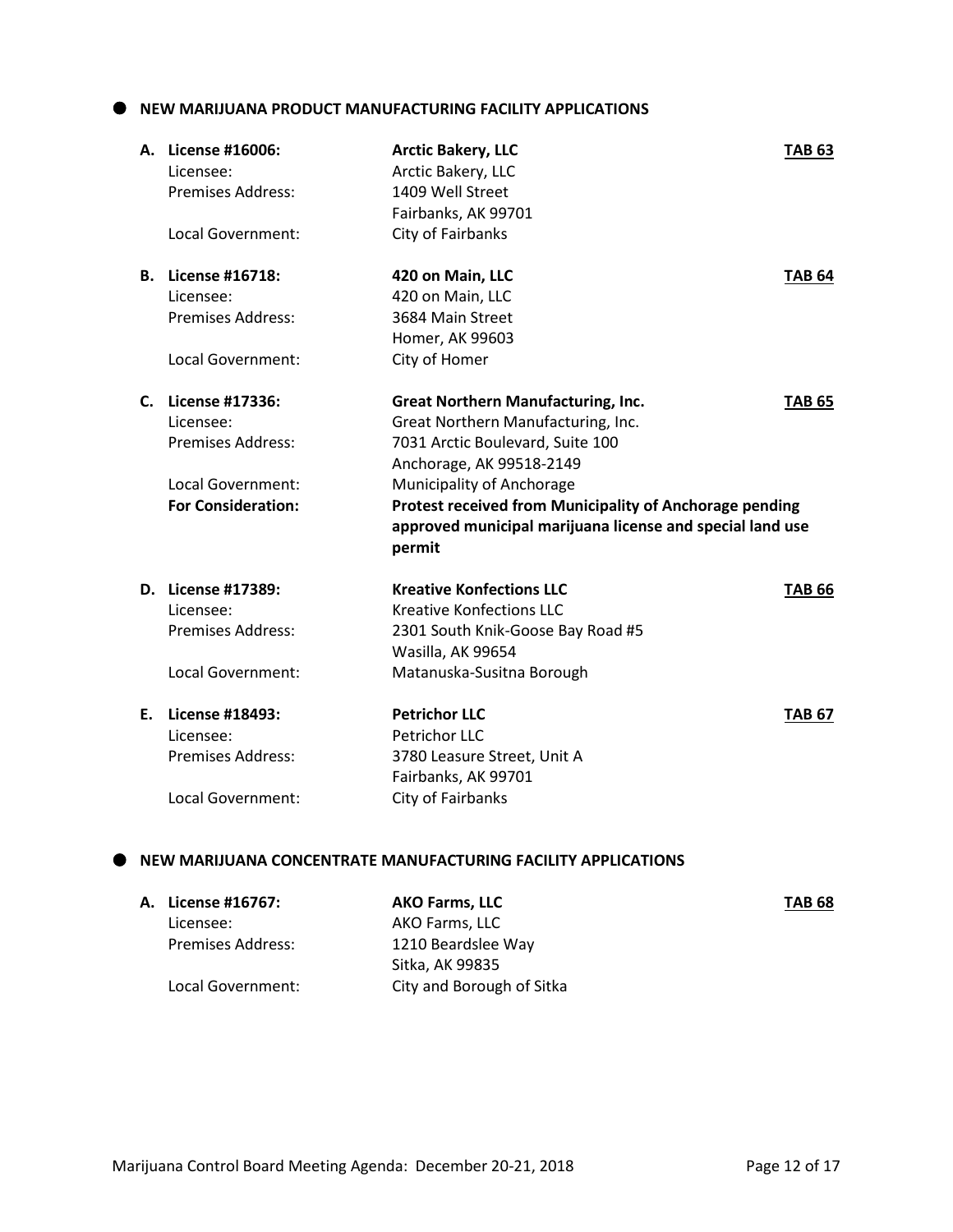#### $\bullet$  NEW LICENSE APPLICATIONS FOR RELATED APPLICANTS

|    | A. License #12316:<br>Licensee: | <b>Anchorage Bowl, LLC</b><br>Anchorage Bowl, LLC           | <b>TAB 69</b> |
|----|---------------------------------|-------------------------------------------------------------|---------------|
|    | License Type:                   | Retail Marijuana Store                                      |               |
|    | <b>Premises Address:</b>        | 4000 Spenard Road                                           |               |
|    |                                 | Anchorage, AK 99517                                         |               |
|    | Local Government:               | Municipality of Anchorage                                   |               |
|    | <b>For Consideration:</b>       | <b>Protest from Anchorage Municipality pending approved</b> |               |
|    |                                 | municipal marijuana license and special land use permit     |               |
|    | <b>B.</b> License #12317:       | <b>Anchorage Bowl, LLC</b>                                  | <b>TAB 70</b> |
|    | Licensee:                       | Anchorage Bowl, LLC                                         |               |
|    | License Type:                   | Limited Marijuana Cultivation Facility                      |               |
|    | <b>Premises Address:</b>        | 4000 Spenard Road                                           |               |
|    |                                 | Anchorage, AK 99517                                         |               |
|    | <b>Local Government:</b>        | Municipality of Anchorage                                   |               |
|    | <b>For Consideration:</b>       | <b>Protest from Anchorage Municipality pending approved</b> |               |
|    |                                 | municipal marijuana license and special land use permit     |               |
|    | C. License #12318:              | <b>Anchorage Bowl, LLC</b>                                  | <b>TAB 71</b> |
|    | Licensee:                       | Anchorage Bowl, LLC                                         |               |
|    | License Type:                   | Marijuana Product Manufacturing Facility                    |               |
|    | Premises Address:               | 4000 Spenard Road                                           |               |
|    |                                 | Anchorage, AK 99517                                         |               |
|    | Local Government:               | Municipality of Anchorage                                   |               |
|    |                                 |                                                             |               |
|    | <b>NEW MARIJUANA PRODUCTS</b>   |                                                             |               |
| А. | License #10165:                 | Good, LLC                                                   | <b>TAB 72</b> |
|    | Licensee:                       | Good, LLC                                                   |               |
|    | License Type:                   | Marijuana Product Manufacturing Facility                    |               |
|    | Premises Address:               | 1949 Frank Ave.                                             |               |
|    |                                 | Fairbanks, AK 99701                                         |               |
|    | Local Government:               | Fairbanks North Star Borough                                |               |
| А. | License #10856:                 | <b>Raspberry Roots</b>                                      | <b>TAB 73</b> |
|    | Licensee:                       | Raspberry Roots, LLC                                        |               |
|    | License Type:                   | Marijuana Product Manufacturing Facility                    |               |
|    | Premises Address:               | 501 Raspberry Road, Suite 102                               |               |
|    |                                 | Anchorage, AK 99501                                         |               |
|    | Local Government:               | Municipality of Anchorage                                   |               |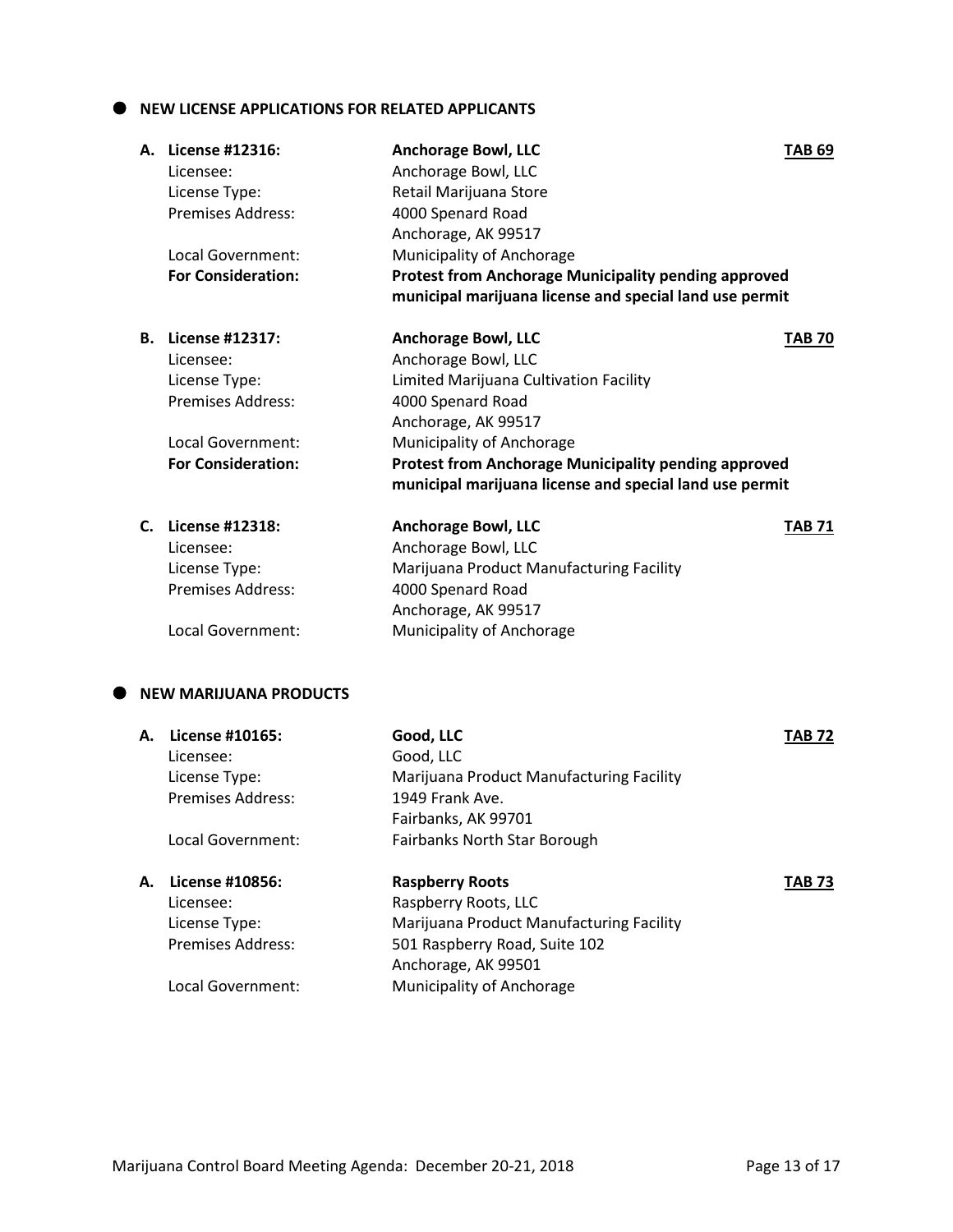#### **OWNERSHIP TRANSFER APPLICATIONS**

|    | A. License #10027:        | <b>Black Rapids, LLC</b>                                     | <b>TAB 74</b> |
|----|---------------------------|--------------------------------------------------------------|---------------|
|    | Licensee:                 | Black Rapids, LLC - Apollo, LLC 33.33% and Miguel Espinosa   |               |
|    |                           | 33.34% and Kyle Wendler 33.33%                               |               |
|    | License Type:             | <b>Standard Marijuana Cultivation Facility</b>               |               |
|    | <b>Premises Address:</b>  | 721 Cloud Road                                               |               |
|    |                           | North Pole, AK 99705                                         |               |
|    | Local Government:         | Fairbanks North Star Borough                                 |               |
|    | Transferor:               | Black Rapids, LLC - Grant Anderson 66.67% and Apollo, LLC    |               |
|    |                           | 33.33%, DBA Black Rapids, LLC                                |               |
|    | <b>B.</b> License #10248: | <b>Isidore</b>                                               | <b>TAB 75</b> |
|    | Licensee:                 | Isidore, LLC - Blackstone Investments, LLC 100%.             |               |
|    | License Type:             | <b>Standard Marijuana Cultivation Facility</b>               |               |
|    | <b>Premises Address:</b>  | 5200 A Street, Suite 100                                     |               |
|    |                           | Anchorage, AK 99518                                          |               |
|    | Local Government:         | Municipality of Anchorage                                    |               |
|    | Transferor:               | Isidore, LLC - David L McConnell 50% and Kyle A Denton 50%,  |               |
|    |                           | DBA Isidore, LLC                                             |               |
|    | C. License #10865:        | <b>AK Rime</b>                                               | <b>TAB 76</b> |
|    | Licensee:                 | AK Rime, LLC - Blackstone Investments, LLC 100%              |               |
|    | License Type:             | Marijuana Product Manufacturing Facility                     |               |
|    | <b>Premises Address:</b>  | 5200 A Street, Suite 101                                     |               |
|    |                           | Anchorage, AK 99518                                          |               |
|    | Local Government:         | Municipality of Anchorage                                    |               |
|    | Transferor:               | AK Rime, LLC - David L McConnell 50% and Kyle A Denton 50%,  |               |
|    |                           | DBA AK Rime, LLC                                             |               |
|    | D. License #10866:        | <b>AK Frost</b>                                              | <b>TAB 77</b> |
|    | Licensee:                 | AK Frost, LLC - Blackstone Investments, LLC 100%             |               |
|    | License Type:             | Retail Marijuana Store                                       |               |
|    | <b>Premises Address:</b>  | 5200 A Street, Suite 102                                     |               |
|    |                           | Anchorage, AK 99518                                          |               |
|    | Local Government:         | Municipality of Anchorage                                    |               |
|    | Transferor:               | AK Frost, LLC - David L McConnell 50% and Kyle A Denton 50%, |               |
|    |                           | DBA AK Frost, LLC                                            |               |
| Е. | License #11119:           | <b>Gudlief Organization</b>                                  | <b>TAB 78</b> |
|    | Licensee:                 | <b>Gudlief Organization, LLC</b>                             |               |
|    | License Type:             | Retail Marijuana Store                                       |               |
|    | Premises Address:         | 303-C West E Street                                          |               |
|    |                           | Nome, AK 99762                                               |               |
|    | Local Government:         | City of Nome                                                 |               |
|    | Transferor:               | Robin C Thomas, Sole Proprietor, DBA Gudlief Organization    |               |
|    |                           |                                                              |               |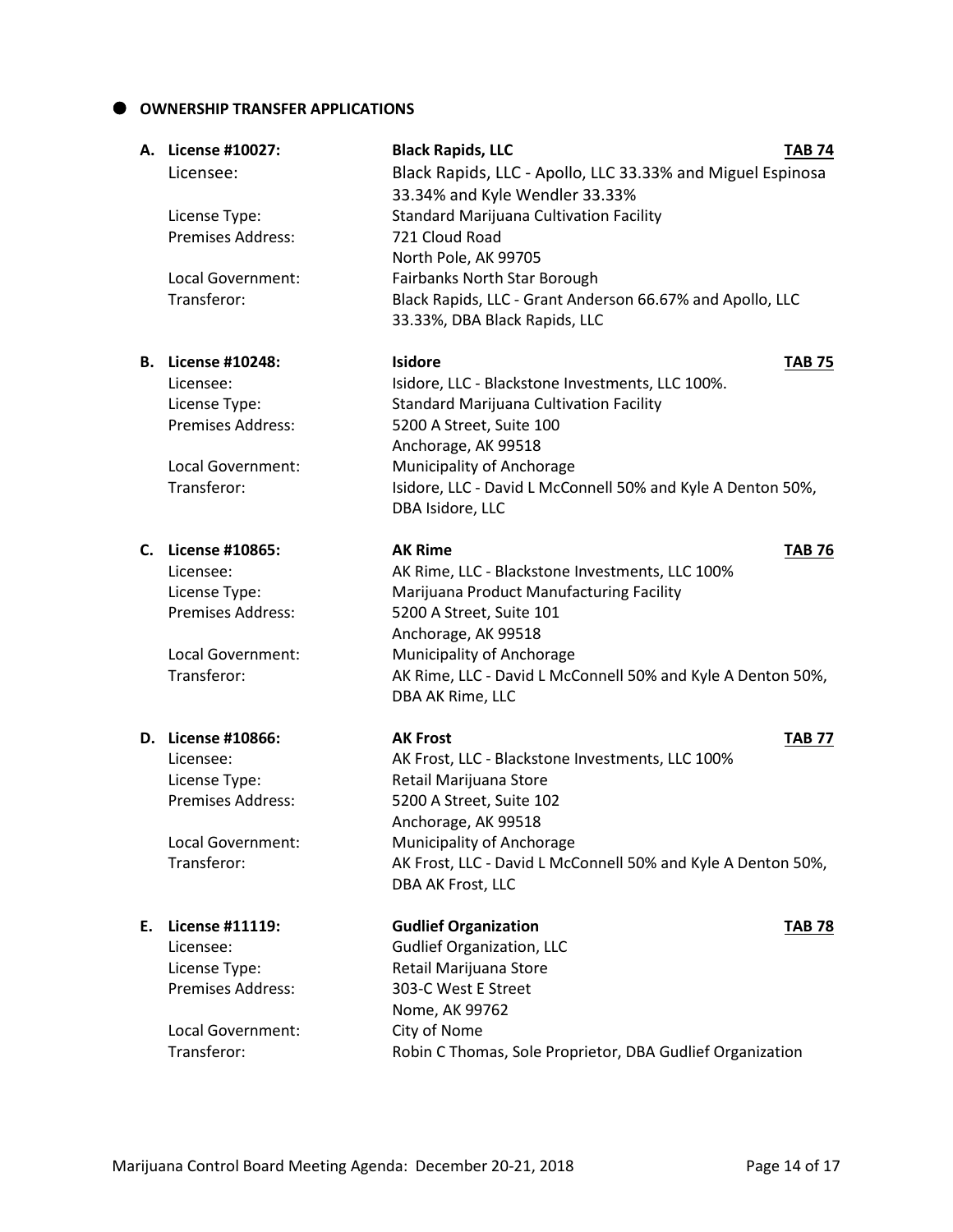| F. | License #12022:          | <b>Green Degree</b>                                                                | <b>TAB 79</b> |
|----|--------------------------|------------------------------------------------------------------------------------|---------------|
|    | Licensee:                | Hempire Corp                                                                       |               |
|    | License Type:            | Limited Marijuana Cultivation Facility                                             |               |
|    | <b>Premises Address:</b> | 3361 W Machen Road, 'Garage'                                                       |               |
|    |                          | Wasilla, AK 99623                                                                  |               |
|    | Local Government:        | Matanuska-Susitna Borough                                                          |               |
|    | Transferor:              | Sean P Tower, Sole Proprietor, DBA Rosebuds Cultivation                            |               |
|    | G. License #12023:       | <b>Green Degree</b>                                                                | <b>TAB 80</b> |
|    | Licensee:                | Rosebuds LLC                                                                       |               |
|    | License Type:            | Retail Marijuana Store                                                             |               |
|    | Premises Address:        | 3361 W Machen Road, 'Retail Space'                                                 |               |
|    |                          | Wasilla, AK 99623                                                                  |               |
|    | Local Government:        | Matanuska-Susitna Borough                                                          |               |
|    | Transferor:              | Sean P Tower, Sole Proprietor, DBA Rosebuds Shatter House                          |               |
|    | H. License #14245:       | Cannafrost                                                                         | <b>TAB 81</b> |
|    | Licensee:                | Pharma Initiative, LLC - David Huskey 50% and Kerry Teekall<br>%50                 |               |
|    | License Type:            | Limited Marijuana Cultivation Facility                                             |               |
|    | <b>Premises Address:</b> | 4315 E Dimond Way                                                                  |               |
|    |                          | Wasilla, AK 99654                                                                  |               |
|    | Local Government:        | Matanuska-Susitna Borough                                                          |               |
|    | Transferor:              | Pharma Initiative, LLC - David Huskey 50% and Aaron Edwards<br>50%, DBA Cannafrost |               |

#### $\bullet$  LICENSE RENEWAL APPLICATIONS

### **A. Renewal Protests**

| 1. | License #10040:           | <b>Alaska Precision</b>                               | <b>TAB 82</b> |
|----|---------------------------|-------------------------------------------------------|---------------|
|    | Licensee:                 | David J. Straub                                       |               |
|    | License Type:             | Limited Marijuana Cultivation Facility                |               |
|    | <b>Premises Address:</b>  | 15520 E. Birch Circle                                 |               |
|    |                           | Willow, AK 99688                                      |               |
|    | Local Government:         | Matanuska-Susitna Borough                             |               |
|    | <b>For Consideration:</b> | Matanuska-Susitna Borough protests pending payment of |               |
|    |                           | property taxes, payment of review fee                 |               |

## **B. Miscellaneous Issues**

| 1. | License #10080:           | <b>Dream Green Farms</b>                                                                        | <b>TAB 83</b> |
|----|---------------------------|-------------------------------------------------------------------------------------------------|---------------|
|    | Licensee:                 | DGF Enterprises, Inc.                                                                           |               |
|    | License Type:             | <b>Standard Marijuana Cultivation Facility</b>                                                  |               |
|    | <b>Premises Address:</b>  | 2939 Porcupine Drive                                                                            |               |
|    |                           | Anchorage, AK 99501                                                                             |               |
|    | Local Government:         | Municipality of Anchorage                                                                       |               |
|    | <b>For Consideration:</b> | One of the licensees (Lucinda Mahoney) does not meet Alaska<br>residency requirements for 2018. |               |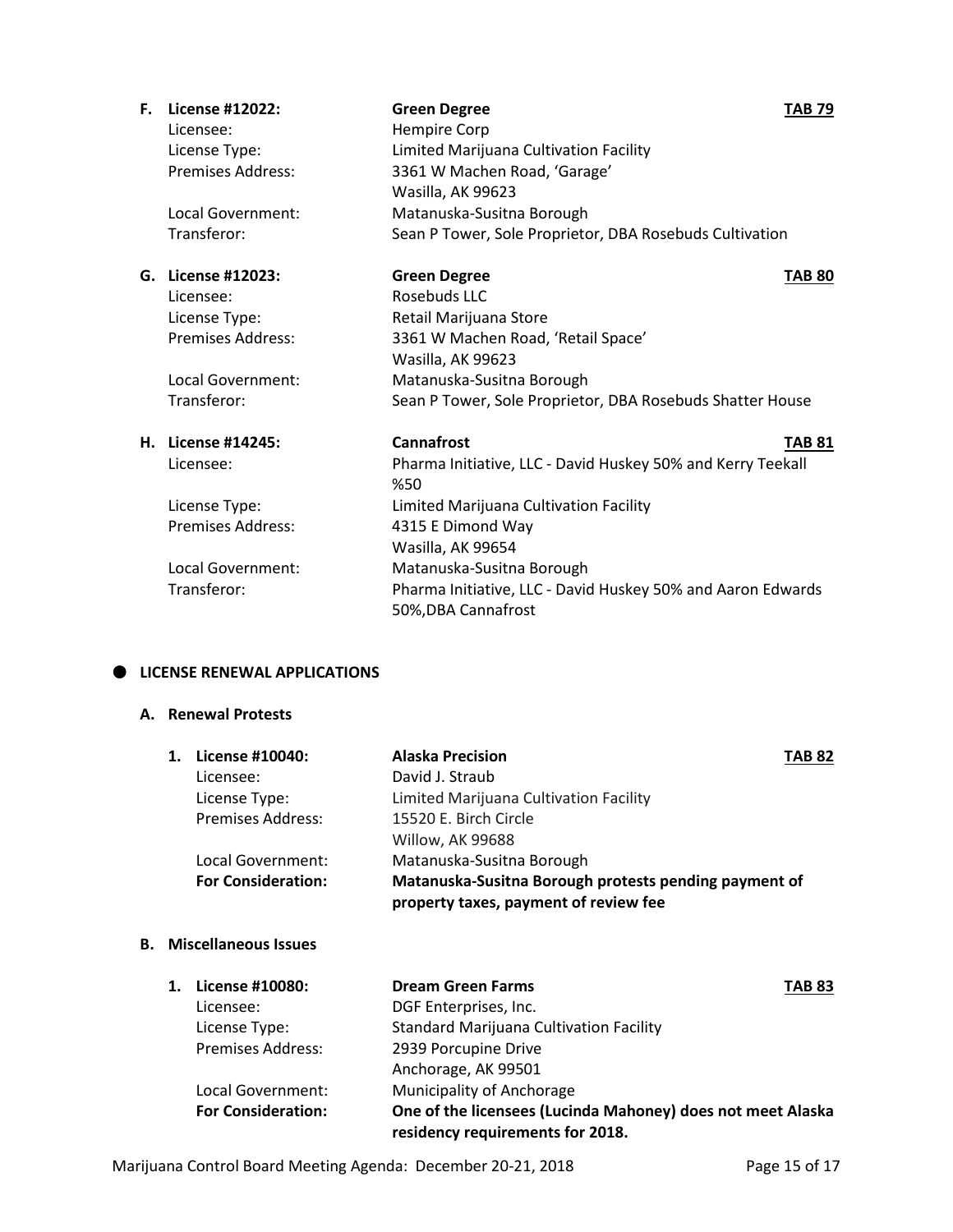| 2.                        | License #10082:          | <b>Einstein Labs</b>                                                                            | <b>TAB 84</b> |
|---------------------------|--------------------------|-------------------------------------------------------------------------------------------------|---------------|
|                           | Licensee:                | Einstein Enterprises, Inc.                                                                      |               |
|                           | License Type:            | Marijuana Product Manufacturing Facility                                                        |               |
|                           | <b>Premises Address:</b> | 2939 Porcupine Drive, Suite B                                                                   |               |
|                           |                          | Anchorage, AK 99501                                                                             |               |
|                           | Local Government:        | Municipality of Anchorage                                                                       |               |
| <b>For Consideration:</b> |                          | One of the licensees (Lucinda Mahoney) does not meet Alaska<br>residency requirements for 2018. |               |

### **OPERATING PLAN CHANGES**

|    | C. License #10027:       | <b>Black Rapids, LLC</b>                       | <b>TAB 85</b> |
|----|--------------------------|------------------------------------------------|---------------|
|    | Licensee:                | <b>Black Rapids, LLC</b>                       |               |
|    | License Type:            | <b>Standard Marijuana Cultivation Facility</b> |               |
|    | <b>Premises Address:</b> | 721 Cloud Road                                 |               |
|    |                          | North Pole, AK 99705                           |               |
|    | Local Government:        | Fairbanks North Star Borough                   |               |
| А. | License #10165:          | Good, LLC                                      | <b>TAB 86</b> |
|    | Licensee:                | Good, LLC                                      |               |
|    | License Type:            | Marijuana Product Manufacturing Facility       |               |
|    | Premises Address:        | 1949 Frank Ave.                                |               |
|    |                          | Fairbanks, AK 99701                            |               |
|    | Local Government:        | Fairbanks North Star Borough                   |               |
|    | D. License #10856:       | <b>Raspberry Roots, LLC</b>                    | <b>TAB 87</b> |
|    | Licensee:                | Raspberry Roots, LLC                           |               |
|    | License Type:            | Marijuana Product Manufacturing Facility       |               |
|    | <b>Premises Address:</b> | 501 Raspberry Road, Suite 102                  |               |
|    |                          | Anchorage, AK 99501                            |               |
|    | Local Government:        | Municipality of Anchorage                      |               |
|    | E. License #12657:       | <b>The New Frontier Research</b>               | <b>TAB 88</b> |
|    | Licensee:                | The New Frontier Research                      |               |
|    | License Type:            | Marijuana Testing Facility                     |               |
|    | Premises Address:        | 2301 South Knik-Goose Bay Road, Unit 3         |               |
|    |                          | Wasilla, AK 99654                              |               |
|    | Local Government:        | Matanuska-Susitna Borough                      |               |
| F. | License #15594:          | <b>Cold Creek Extracts</b>                     | <b>TAB 89</b> |
|    | Licensee:                | Cold Creek Extracts, LLC                       |               |
|    | License Type:            | Marijuana Product Manufacturing Facility       |               |
|    | Premises Address:        | 7801 Schoon Street, unit L                     |               |
|    |                          | Anchorage, AK 99518                            |               |
|    | Local Government:        | Municipality of Anchorage                      |               |
|    |                          |                                                |               |